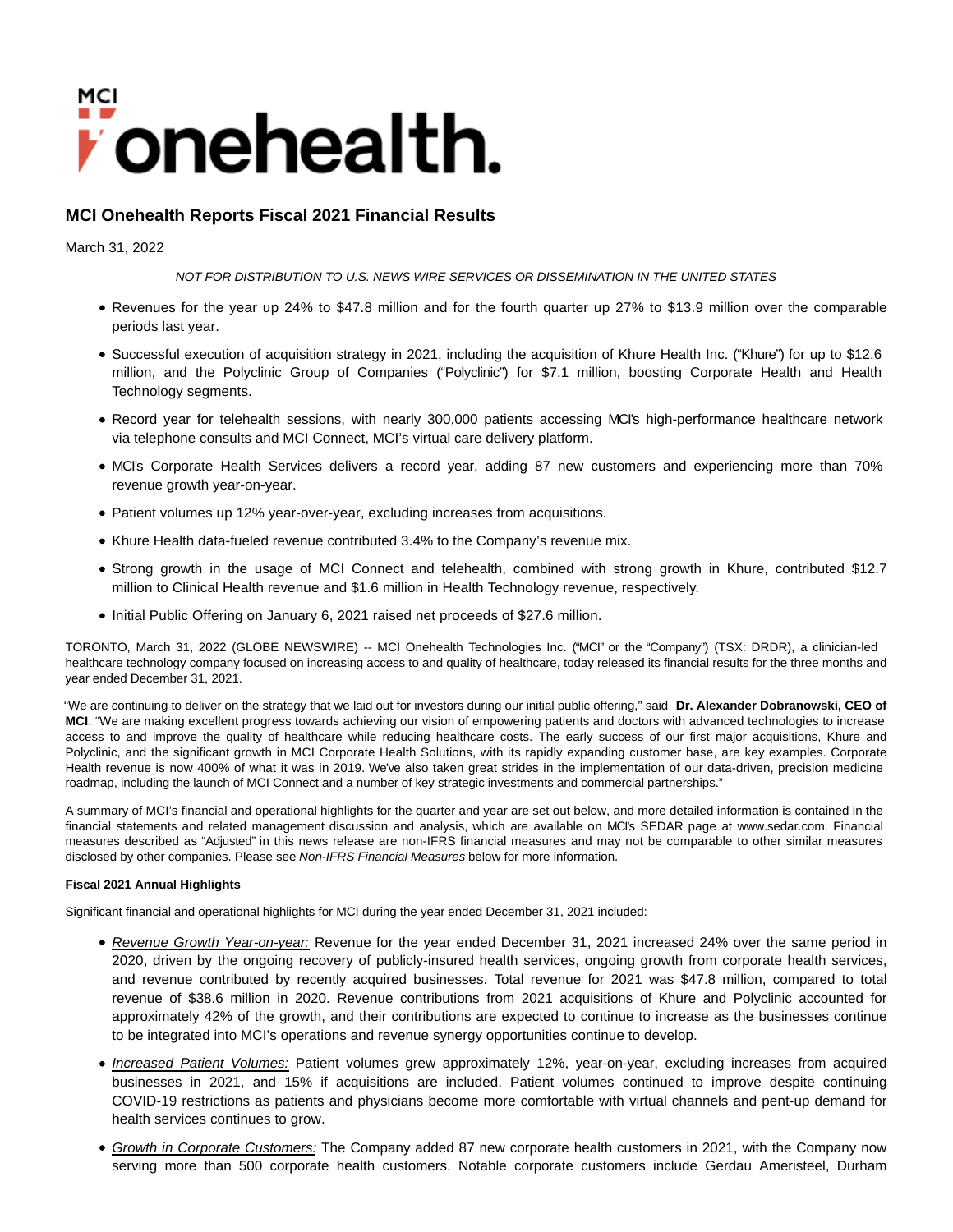Region Police Services, Destination Toronto, Metrolinx, Canadian Broadcast Corporation, Intact Insurance, Coca Cola Ltd. and MHI Aerospace. The numerous protocols established around COVID-19 greatly increased the need for efficient and reliable testing processes, which MCI Corporate Health Solutions was able to facilitate and manage for a growing number of clients.

- Acquisition of Polyclinic: On July 30, 2021, MCI acquired an 80% interest in Polyclinic for total consideration of \$7.1 million. Polyclinic is comprised of The Quit Clinic Inc., Executive Medical Concierge Canada Ltd. and Canadian Phase Onward Inc. Polyclinic provides onsite integrated health services including primary care, specialist care, concierge medicine, lab services, and an in-house clinical research organization. Executive Medical Concierge Canada Ltd., one of the acquired companies, experienced a record year in 2021, with year-over-year revenue growth in excess of 80%.
- Acquisition of Khure: On April 26, 2021, MCI acquired 100% of the outstanding common shares of Khure for aggregate consideration of up to \$12.6 million. Khure's technology platform harnesses clinical data, enabling physicians to rapidly screen and identify patients with rare diseases and facilitate more personalized treatment. Khure experienced a record year in 2021, with year-over-year revenue growth in excess of 70%. Khure has successfully secured strategic partnership agreements with 2 of the top 4 electronic medical record companies in English-speaking Canada, has deployed AI-enabled algorithms to screen more than 80 rare diseases and has completed more than five million patient screenings.
- Strategic Investments & Commercial Partnerships: MCI completed a number of strategic investments throughout 2021 with existing and potential future commercial partners, including: Regen Scientific Inc., a personalized, preventative, and regenerative health provider in Canada, Ariel Precision Medicine, Inc., whose business focuses on precision diagnosis and targeted therapeutics, Acorn Biolabs Inc., a healthcare technology company with a focus on regenerative medicine, which offers a non-invasive live cell collection, analysis and cryopreservation service, and ORO Health Inc., a dermatologicallyfocused, specialized telemedicine and virtual health care provider and is the developer of the DermaGo platform.
- Financing & Liquidity: On January 6, 2021, the Company completed its initial public offering, raising net proceeds of \$27.6 million. Following a series of significant acquisitions and investments, and a year of expenses relating to the Company's transformation into a public company, cash remained at \$7.1 million at the end of 2021, compared to \$0.9 million at the end of 2020.
- Telehealth & Virtual Care: On February 17, 2021, the Company announced the launch of MCI Connect, its first-of-its-kind telemedicine service in Ontario, offering patients Ontario Health Insurance Plan covered appointments through an intuitive and easy-to-use platform. The Company set a record year for telehealth sessions in 2021, with nearly 300,000 patients accessing MCI's high-performance healthcare network via telephone consults and MCI Connect, up from 200,000 in 2020.
- Net Losses: Net losses for the year were \$15.5 million, as compared to net losses of \$1.0 million in the previous year, heavily driven by investments in resources supporting data-driven technology efforts and reflecting increased expenses relating to expansion of personnel, share-based compensation and transaction-related expenses as the Company continues to focus on rapid growth and expansion.
- Adjusted EBITDA: Adjusted EBITDA<sup>(1)</sup> for the year was negative \$4.6 million, as compared to an Adjusted EBITDA of positive \$2.3 million in the previous year.

## **Fourth Quarter 2021 Highlights**

Significant financial and operational highlights for MCI during the fourth quarter of 2021 included:

- Revenue Growth Year-on-year: Revenue for the fourth quarter of 2021 increased 27% over the same period in 2020, driven by the ongoing recovery of publicly-insured health services, ongoing growth from corporate health services, and revenue contributed by recently acquired businesses. Total revenue for the three months ended December 31, 2021 was \$13.9 million, compared to total revenue of \$11.0 million in the comparable period in 2020.
- Data-Driven Initiatives: The Company has entered into a three-year agreement with a global leader in data science and security to enable a data backbone that will facilitate access to the health information over which the Company has custody, including its fast-growing database of more than 2.5 million health records, and provide the foundation for the Company's smart referral system to dramatically shorten the time between primary care visits and specialist referral visits for patients. The partnership will significantly accelerate MCI's data strategy in disease screening, novel referral optimization, and other custom data and precision medicine initiatives.
- Khure Health Momentum: In the fourth quarter of 2021, Khure reached its first earn-out milestone related to its acquisition by the Company, while having a record year for revenue.
- Growth in Corporate Customers: The Company added 31 new corporate health customers in the three months ended December 31, 2021, and began offering corporate health services through its five Calgary clinics.
- Net Losses: Net losses for the quarter were \$4.8 million, as compared to net losses of \$2.1 million for the same quarter in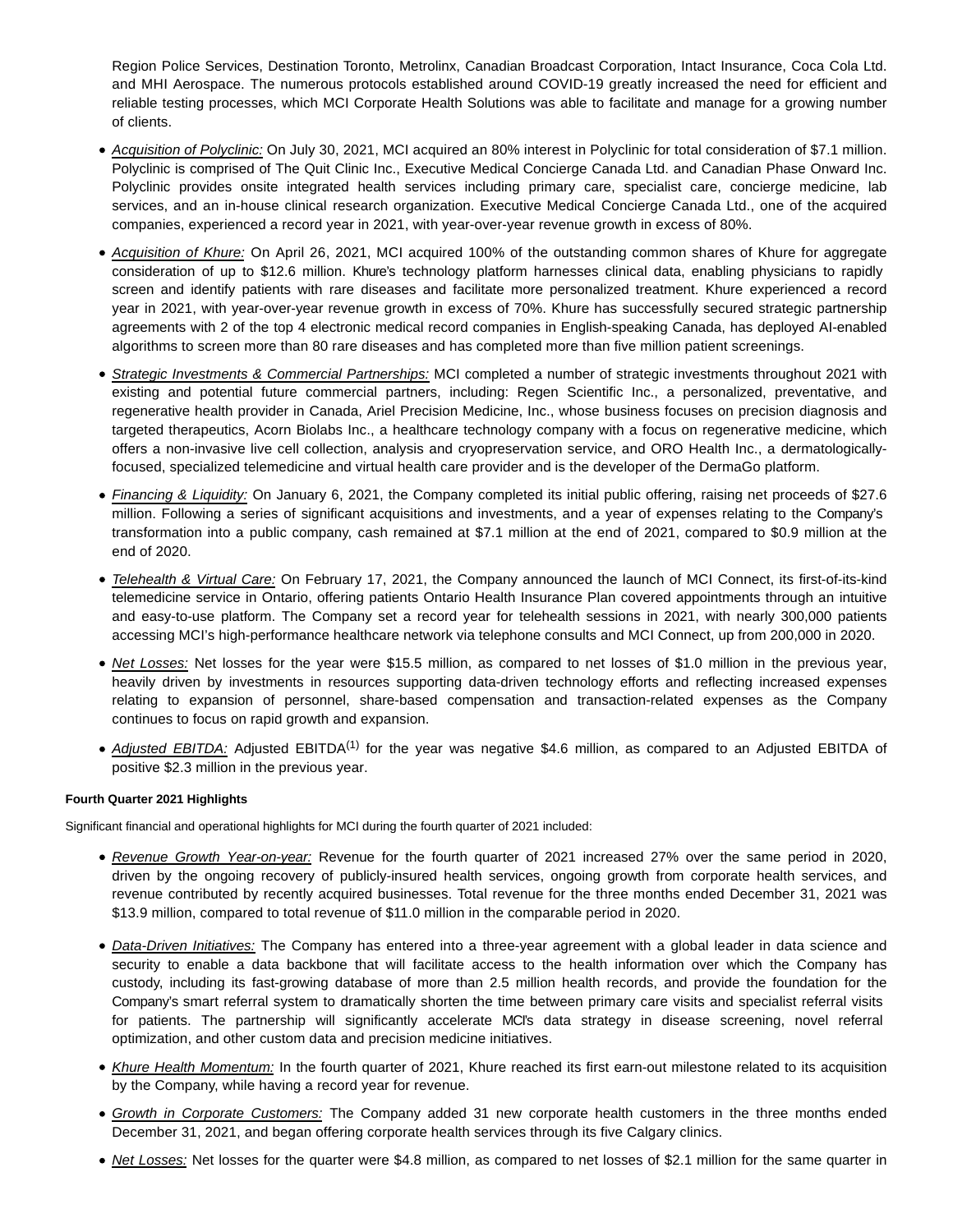the previous year.

• Adjusted EBITDA: Adjusted EBITDA<sup>(1)</sup> for the quarter was negative \$1.5 million, as compared to an Adjusted EBITDA of negative \$1.8 million in the same period last year.

# **Outlook**

MCI expects to accelerate total company revenue growth in fiscal 2022 as it executes its strategic plan on multiple fronts including:

- Organic growth of government insured health services from its omnichannel network of clinics, telehealth, the MCI Connect virtual platform and a substantial increase in its physician base from new physician recruiting efforts.
- Continued organic growth in health services provided to corporate customers, as it expands its customer base, increases the number of available service offerings and ramps up its efforts to service National and Calgary-based customers.
- New technology partnerships and strategic acquisitions to accelerate its technology roadmap.
- Technology revenue is expected to increase, without the need for any material additional investment: the Company has more than 15 clinical trial and screening engagements with global pharma companies actively underway, as the Company continues momentum targeting the \$300 billion North America data and analytics market segment opportunity, with its AI-enabled SaaS platform that provides advanced analytics to third parties. Concrete opportunities are being explored with top pharmaceutical companies, pharmaceutical marketing companies, precision medicine companies and top-tier university centres.
- The Company is further scaling development of its data analytics platform BrightOS, which is expected to become broadly available to the Company's physicians as a tool to aid in their daily operations as well to external customers later in 2022. Versions of MCI Connect for mobile phones and connected wearables such as Apple iWatch are expected to launch in early 2022.
- Acquisitions of specialty clinics to expand its health service offerings and enter new markets by leveraging technology to deliver more services to its large and growing patient and physician base.
- Exploration of commercial relationships that leverage expressed interest in Khure's AI-driven clinical evidence around rare diseases to accelerate patient recruitment for clinical trials, accelerate patient access to treatment, support regulatory decision-making through the application of real-world evidence and set the foundations for new AI technologies, and the launch of Khure's cloud-based version.

## **Conference Call Details**

MCI will hold a conference call to discuss progress on its key strategic initiatives and financial results for fiscal 2021 on March 31, 2022 at 5:00 pm ET. Participants are encouraged to access the call at least 10 minutes prior to start.

| Date:     | Thursday, March 31, 2022 |
|-----------|--------------------------|
| Time:     | $5:00 \text{ pm (ET)}$   |
| Duration: | 60 minutes               |

Dial-in Canada/US: (833) 540-1153 (Toll-free) Dial-in International: (918) 922-6528

Conference Call ID: 5633887

Webcast link: <https://edge.media-server.com/mmc/p/c7j85u55>

## **Selected Unaudited Financial Information**

(In thousands of dollars, except percentages and per share amounts)

|               | Three months ended<br>December 31 |  | Period over<br>period Change | Year ended<br>December 31            |     |              | Period over<br>period Change |  |        |   |       |    |
|---------------|-----------------------------------|--|------------------------------|--------------------------------------|-----|--------------|------------------------------|--|--------|---|-------|----|
|               | 2021<br>2020                      |  |                              | %                                    |     | 2020<br>2021 |                              |  |        | % |       |    |
|               |                                   |  |                              | (\$ in thousands except percentages) |     |              |                              |  |        |   |       |    |
| Revenues      | 13.936                            |  | 10.983                       | 2,953                                | 27S |              | 47,817                       |  | 38,573 |   | 9.244 | 24 |
| Cost of sales | 8.986                             |  | 7,687                        | 1,299                                | 17  |              | 32.806                       |  | 25,649 |   | 7,157 | 28 |
| Gross profit  | 4.951                             |  | 3.296                        | .655                                 | 50  |              | 15.011                       |  | 12,924 |   | 2.087 | 16 |
|               |                                   |  |                              |                                      |     |              |                              |  |        |   |       |    |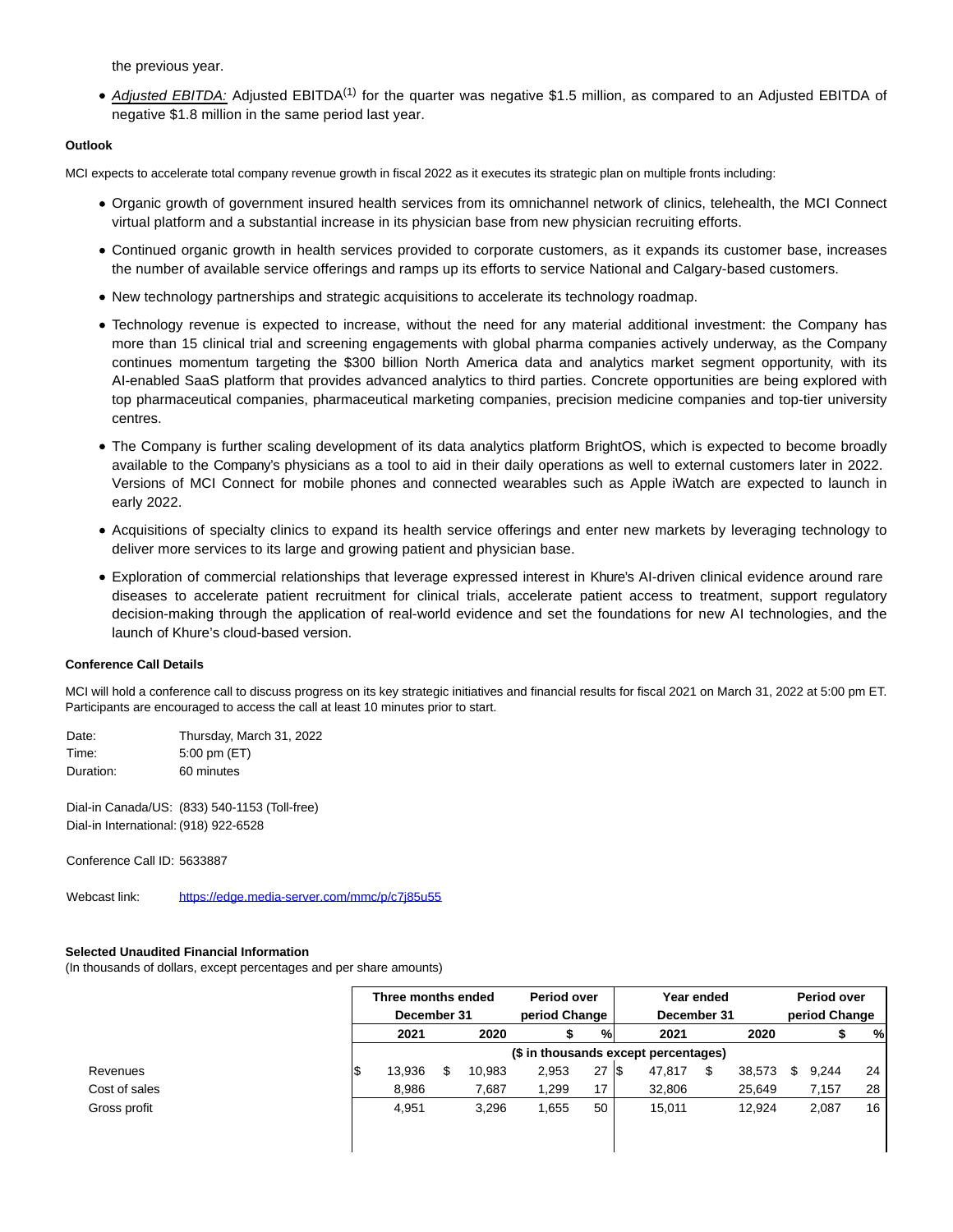| Research and development                       | 74           |              | 74      | <b>NM</b> | 155        |              | 155              | <b>NM</b> |
|------------------------------------------------|--------------|--------------|---------|-----------|------------|--------------|------------------|-----------|
| General and administrative                     |              |              |         |           |            |              |                  |           |
| Sales and marketing                            | 437          | 35           |         | 402 1,149 | 1,115      | 125          | 990              | 792       |
| General and administrative                     |              |              |         |           |            |              |                  |           |
| General and administrative                     | 9,619        | 5,827        | 3,792   | 65        | 30,181     | 13,614       | 16,567           | 122       |
|                                                | 10,130       | 5,862        | 4,189   | 71        | 31,451     | 13,739       | 17,712           | 129       |
| Net finance costs                              | 146          | 128          | 18      | 14        | 484        | 543          | (59)             | (11)      |
| Income from investments                        | 3            |              | 3       | <b>NM</b> |            |              |                  | <b>NM</b> |
| FV changes-contingent consideration            | (608)        |              | (608)   | <b>NM</b> | (608)      |              | (608)            | <b>NM</b> |
| Gain (loss) On sublease                        | (28)         | (10)         | (18)    | 176       | (28)       | (19)         | (9)              | 47        |
|                                                | (487)        | 118          | (605)   | 513       | (152)      | 524          | (676)            | 129       |
| Income (loss) before taxes                     | (4,692)      | (2,684)      | (1,930) | 72        | (16, 288)  | (1, 339)     | $(14.949)$ 1.116 |           |
| Income taxes                                   | 119          | (627)        | 767     | <b>NM</b> | (747)      | (312)        | (435)            | <b>NM</b> |
| Net Income (loss)                              | (4, 811)     | (2,057)      | (2,754) | 134       | (15, 541)  | (1,027)      | $(14,514)$ 1,413 |           |
|                                                |              |              |         |           |            |              |                  |           |
| Adjusted gross profit (2)                      | 5,113        | 3,296        | 1,817   | 55        | 15,438     | 12,924       | 2,514            | 19        |
| Adjusted gross margin (2)                      | 36.7         | 30.1%        |         |           | 32.3%      | 33.5%        |                  |           |
| Adjusted EBITDA (1)                            | (1,514)      | (1,832)      | 317     | (17)      | (4,644)    | 2,342        | (6,986)          | (298)     |
| Adjusted EBITDA margin (1)                     | $(10.9\%)$   | (16.7%)      |         |           | (9.7%      | 6.1%         |                  |           |
| Weighted average number of                     |              |              |         |           |            |              |                  |           |
| Of Share outstanding: Basic and diluted        | 49,635,306   | 38,306,000   |         |           | 47,998,837 | 38,332,737   |                  |           |
| Net income (loss) per share -Basic and diluted | \$<br>(0.10) | (0.05)<br>\$ |         |           | (0.33)     | (0.03)<br>\$ |                  |           |

(1), (2) Financial measures described as "Adjusted" in the table above are non-IFRS financial measures and may not be comparable to other similar measures disclosed by other companies, please see Non-IFRS Financial Measures below for more information.

## **Selected Statement of Financial Position Data**

(In thousands of dollars, except percentages and per share amounts)

|                                               | <b>Year ended December 31</b> |                |  |  |  |  |
|-----------------------------------------------|-------------------------------|----------------|--|--|--|--|
|                                               | 2021                          | 2020           |  |  |  |  |
|                                               | \$ in thousands               |                |  |  |  |  |
|                                               |                               |                |  |  |  |  |
| Cash                                          | 7,142                         | 894            |  |  |  |  |
| Accounts receivable                           | 6,328                         | 3,637          |  |  |  |  |
| Related party loan                            |                               | 1,210          |  |  |  |  |
| Accounts payable and accrued liabilities      | (9,527)                       | (6,998)        |  |  |  |  |
| Lease liabilities                             | (14, 347)                     | (13, 833)      |  |  |  |  |
| Other liabilities                             | (130)                         | (80)           |  |  |  |  |
| Non-controlling interest redeemable liability | (1,305)                       |                |  |  |  |  |
| Liability for contingent consideration        | (3, 122)                      | $\blacksquare$ |  |  |  |  |

# **Non-IFRS Financial Measures**

The terms Adjusted EBITDA, Adjusted EBITDA Margin, Adjusted Gross Profit and Adjusted Gross Margin used in this document do not have any standardized meaning under IFRS, may not be comparable to similar financial measures disclosed by other companies and should not be considered a substitute for, or superior to, IFRS financial measures. Readers are advised to review the section entitled "Non-IFRS Financial Measures" in the Company's management discussion and analysis for the three months and year ended December 31, 2021, available on MCI's SEDAR page at [www.sedar.com,](https://www.globenewswire.com/Tracker?data=xg-PiV4szOtNCS8wgFPUJXrR2-u1XRUQ901b3Na7JdFd8VFkSeP02qliJNAhymL3_KJNdvPm4BbUI4kwPWANZA==) for a detailed explanation of the composition of these measures and their uses.

(1) The following table reconciles Adjusted EBITDA and Adjusted EBITDA Margin to net income (loss) for the three months and year ended December 31, 2021 and December 31, 2020:

|  |        | Three months ended<br>December 31<br>2021<br>2020<br>\$ in thousands |        |                           |        |        |  |
|--|--------|----------------------------------------------------------------------|--------|---------------------------|--------|--------|--|
|  |        |                                                                      |        |                           | 2021   | 2020   |  |
|  |        |                                                                      |        | Year ended<br>December 31 |        |        |  |
|  |        |                                                                      |        |                           |        |        |  |
|  | 13,936 | \$                                                                   | 10,983 |                           | 47.817 | 38,573 |  |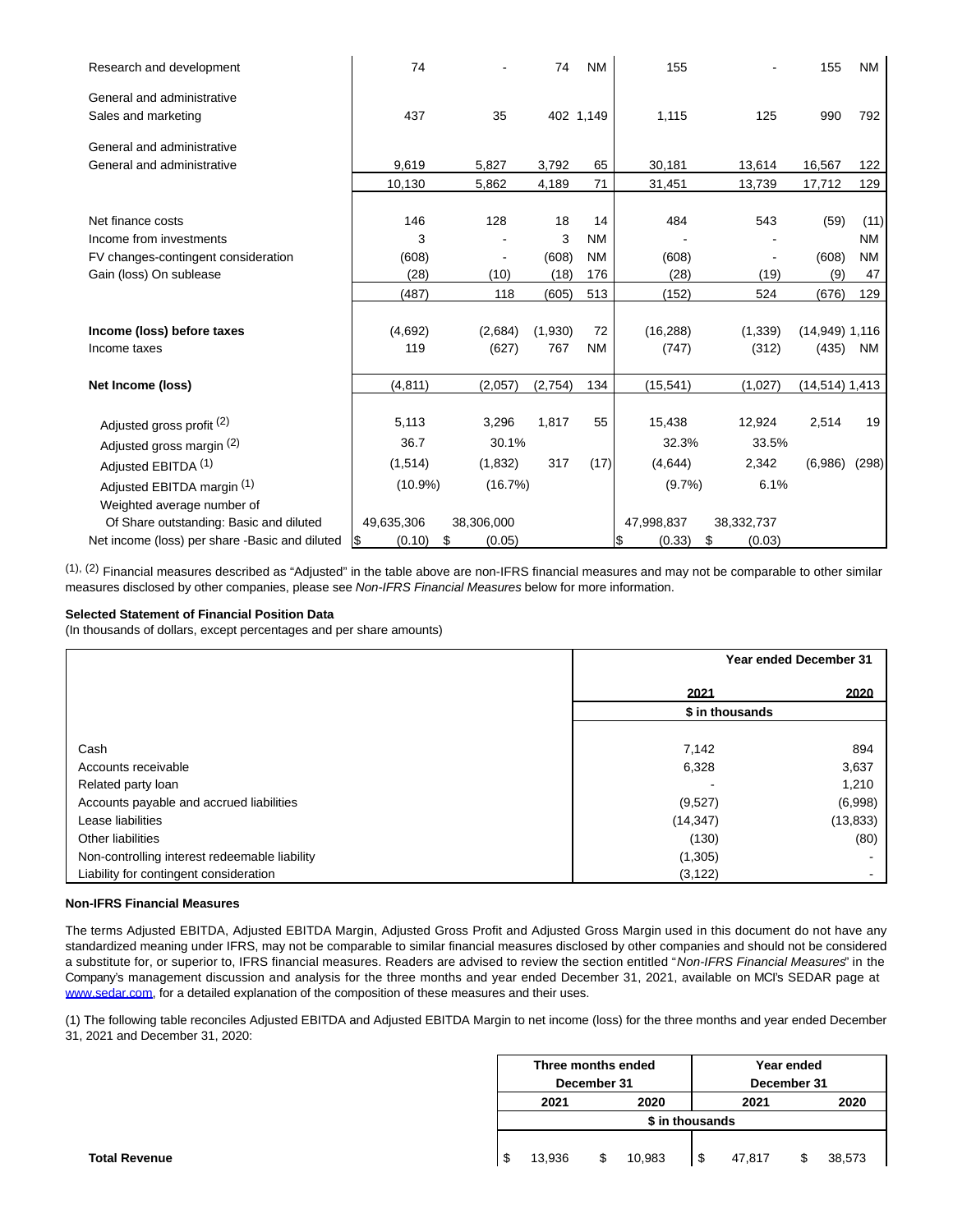| Net income (loss)                              | (4, 811)      | (2,057)                  | (15, 541)     | (1,027)     |
|------------------------------------------------|---------------|--------------------------|---------------|-------------|
| Add back (deduct)                              |               |                          |               |             |
| Depreciation and amortization                  | 1,296         | 733                      | 4,309         | 2,955       |
| Net finance charges                            | 163           | 142                      | 542           | 607         |
| Loss from investments                          | 3             |                          |               |             |
| <b>Expected credit losses</b>                  | 330           |                          | 696           | 202         |
| Income taxes expense (recovery)                | 120           | (627)                    | (747)         | (312)       |
| Gain on sublease contracts                     | (28)          | (10)                     | (28)          | (19)        |
| Share-based payment expense                    | 1.741         | $\overline{\phantom{0}}$ | 6,111         |             |
| Lease interest revenue                         | (16)          | (14)                     | (58)          | (64)        |
| Acquisition related legal expenses             | 296           |                          | 679           |             |
| Fair value changes in contingent consideration | (608)         |                          | (608)         |             |
| <b>Adjusted EBITDA</b>                         | \$<br>(1,514) | \$<br>(1,832)            | \$<br>(4,644) | \$<br>2,342 |
| Adjusted EBITDA Margin                         | (10.9%)       | (16.7%)                  | $(9.7\%)$     | 6.1%        |

 $\mathbf{I}$ 

 $\overline{\phantom{a}}$ 

(2) The following table reconciles Adjusted Gross Profit and Adjusted Gross Margin to revenue and cost of sales for the three months and year ended December 31, 2021 and December 31, 2020:

|                                                | Three months ended<br>December 31 |                         | Period over<br>period Change |           | Year ended<br>December 31            |                 | Period over<br>period Change |           |  |
|------------------------------------------------|-----------------------------------|-------------------------|------------------------------|-----------|--------------------------------------|-----------------|------------------------------|-----------|--|
|                                                | 2021                              | %<br>2020<br>2021<br>\$ |                              | 2020      |                                      | %               |                              |           |  |
|                                                |                                   |                         |                              |           | (\$ in thousands except percentages) |                 |                              |           |  |
| Revenue                                        | 13,936                            | 10,983                  | 2,953                        | 27%       | 47.817                               | 38,573          | 9,244                        | 24%       |  |
| Cost of sales<br>Less:                         | 8,986                             | 7,687                   | 1,299                        | 17%       | 32.806                               | 25,649          | 7,157                        | 28%       |  |
| Depreciation and amortization                  | (163)                             |                         | (163)                        | <b>NM</b> | (427)                                |                 | (427)                        | <b>NM</b> |  |
|                                                | 8,823                             | 7,687                   | 1,136                        | 15%       | 32,379                               | 25,649          | 6,730                        | 26%       |  |
| Adjusted gross profit<br>Adjusted gross margin | 5,113<br>36.7%                    | 3,296<br>30.1%          |                              |           | 15,438<br>32.3%                      | 12,924<br>33.5% |                              |           |  |

## **About MCI**

MCI is a healthcare technology company focused on empowering patients and doctors with advanced technologies to increase access, improve quality, and reduce healthcare costs. As part of the healthcare community for over 30 years, MCI operates one of Canada's leading primary care networks with 25 clinics, serves over one million patients annually and had nearly 300,000 telehealth visits last year. MCI additionally offers an expanding suite of occupational health service offerings that support a growing list of over 550 corporate customers. Led by a proven management team of doctors and experienced executives, MCI is executing a strategy centered on acquiring technology and health services that complement MCI's current roadmap. For more information, visit [mcionehealth.com](https://www.globenewswire.com/Tracker?data=koK7RenfRLBKHtY284XVtSHuMe7TXQDT6jiSyir90N1oHPxGfYlY7NADtdt08eFnGnoLlrJZqSNd4QYXSBA6lQ==)

#### **For media enquiries please contact:**

Nolan Reeds [| nolan@mcionehealth.com |](https://www.globenewswire.com/Tracker?data=M7qRCFekl1FFYe0e8qAcEYsEhUC-4fwE-Hw0jls3SGD43-Znb3DPx8hlWOnbDsdIe-QhHmjgigdTuuT6mfxGKbrcZ9hZb7WQ0GsXg1ZvKO8=) +1 (416) 440-4040 ext 158

#### **Forward Looking Statements**

Certain statements in this press release, constitute "forward-looking information" and "forward looking statements" (collectively, "forward looking statements") within the meaning of applicable Canadian securities laws and are based on assumptions, expectations, estimates and projections as of the date of this press release. Forward-looking statements include statements with respect to projected revenues, earnings, growth rates, targets, revenue mix, product plans, use of proceeds, new business ventures, commercial arrangements and potential acquisitions, as well as MCI's future growth, strategic transformation plan, results of operations, performance and business prospects and opportunities. The words "plans", "expects", "projected", "estimated", "forecasts", "anticipates", "intend", "guidance", "outlook", "potential", "prospects", "seek", "aim", "strategy", "targets" or "believes", "for use in", "growth", "expansion", "to pursue", "to develop", "future", "later" or variations of such words and phrases or statements that certain future conditions, actions, events or results "will", "may", "could", "would", "should", "might" or "can", or negative versions thereof, "occur", "continue" or "be achieved", and other similar expressions, identify forward-looking statements. Forward-looking statements are necessarily based upon management's perceptions of historical trends, current conditions and expected future developments, as well as a number of specific factors and assumptions that, while considered reasonable by MCI as of the date of such statements, are outside of MCI's control and are inherently subject to significant business, economic and competitive uncertainties and contingencies which could result in the forward-looking statements ultimately being entirely or partially incorrect or untrue. Forward looking statements contained in this press release are based on various assumptions, including, but not limited to, the following: MCI's ability to achieve its growth strategy; the demand for MCI's products and fluctuations in future revenues; the availability of future business venture, commercial arrangement and acquisition targets or opportunities and MCI's ability to consummate them; MCI's ability to effectively integrate existing and future acquisition targets into its platform; the effects of competition in the industry; the requirement for increasingly innovative product solutions and service offerings; trends in customer growth; sufficiency of current working capital to support future operating and working capital requirements; the stability of general economic and market conditions; currency exchange rates and interest rates; equity and debt markets continuing to provide MCI with access to capital; MCI's ability to comply with applicable laws and regulations; MCI's continued compliance with third party intellectual property rights; the anticipated effects of COVID-19; and that the risk factors noted below, collectively, do not